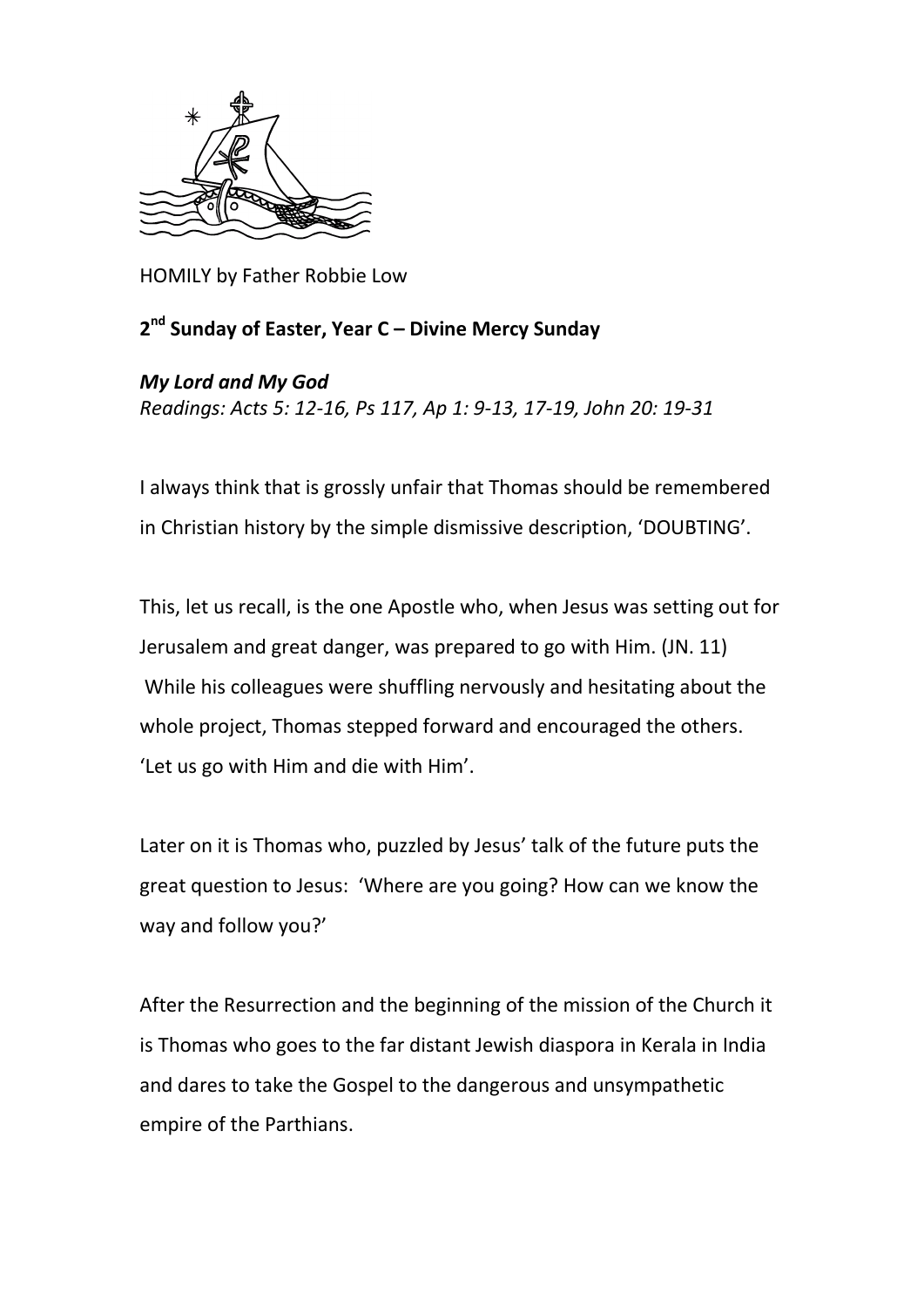He is one tough cookie and no slouch in the courage department.

So, when we talk of doubting Thomas, we are not talking about the dreary intellectual gymnastics that occupied many of my generation who wore their theological doubts like a badge of honour.

The doubts that Thomas had were not that he could not accept Jesus as Lord. They were not doubts that withdrew him from the frontline. They were not doubts that meant he exempted himself from the life of the worshipping community and became a critic of the Jesus movement. Those are modern ideas of doubt.

Thomas could not believe the wonderful news of the Resurrection because it was too much of a miracle to hope for. He was a practical man. He found it difficult because he, the one who had always promised to be there, was absent at the vital moment. He struggled with the evidence of his fellow Apostles because, like a lot of men, he is very down to earth and believes what he can see and touch and hold and comprehend **physically.** To put it simply, he is happier with Lego than with love poetry.

In short, Thomas exhibits archetypal male spirituality and his experience and Jesus' response to him are educative for our mission and ministry to men. This is highly significant because, in our lifetime, the greatest disappearance from the declining Church in Europe is Christian men. Ask any young woman who is looking for a Christian husband.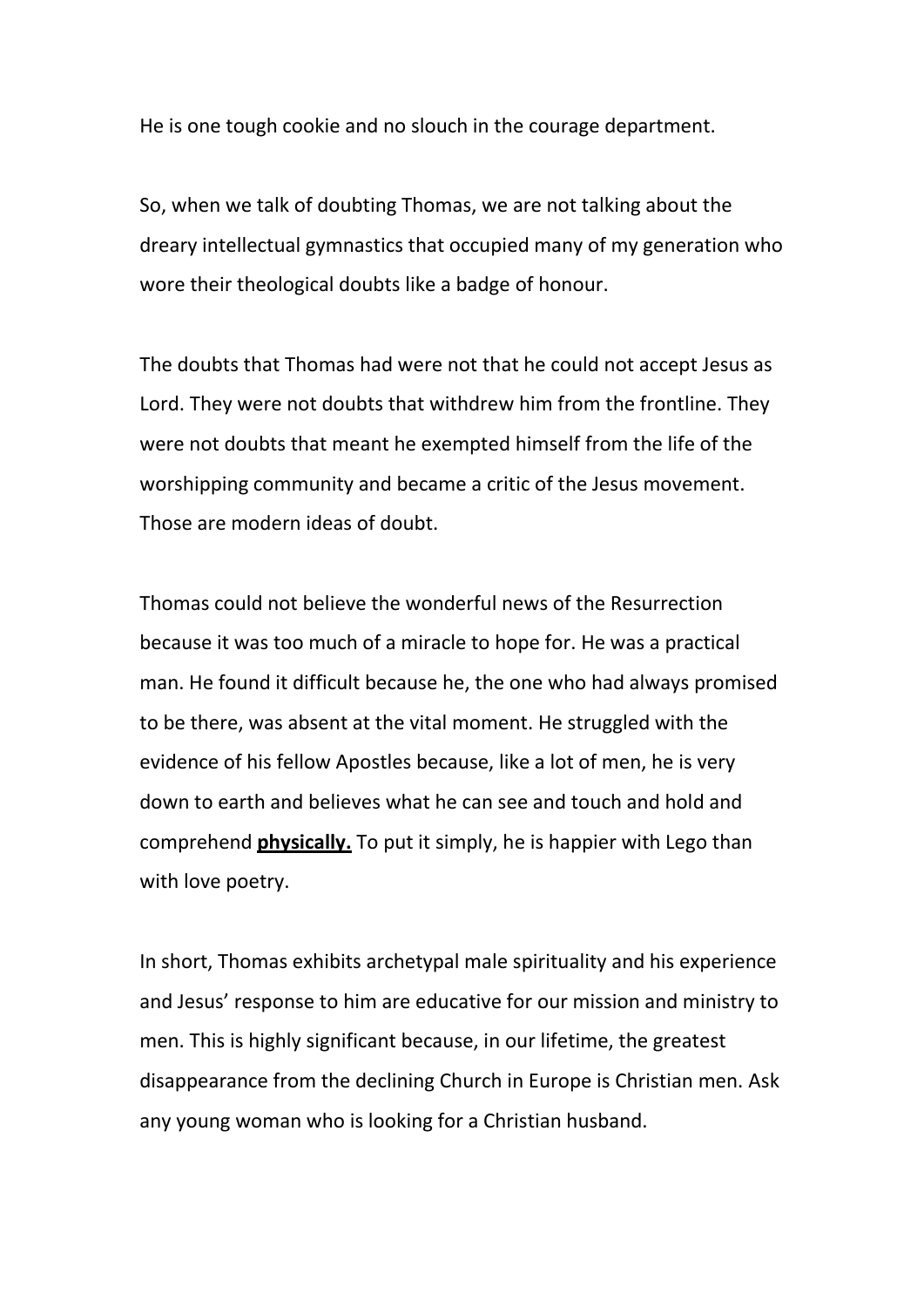In other monotheistic religions, Judaism and Islam, men are both essential and determinative. The presentation of those faiths is both accessible and attractive to men. Something has happened in the presentation of Christianity in our culture that has led to first doubt and then departure of men.

Thomas wants facts not feelings. He wants evidence not emotions. And he wants it first hand.

Faith, of course, is 'the assurance of things hoped for, the conviction of things not seen', as the Letter to the Hebrews tells us. But that is not to say it is fact free zone, a gooey pit of improbable and comforting fantasies.

Christianity is not myth. It is firmly based in historical event to which the Church bears permanent and eternal witness. We need regularly and persistently to proclaim these facts But it is also something more because those facts require a response.

Faith is a relationship. It is an acknowledgement of the truth of Christ and a personal response and commitment to Him. This has nothing to do with the fuzzy emotional ersatz that has displaced real love and commitment in popular culture.

So what do we do with Thomas? He is a man's man. He is brave. He is exactly the sort of Apostle we need but he needs convincing.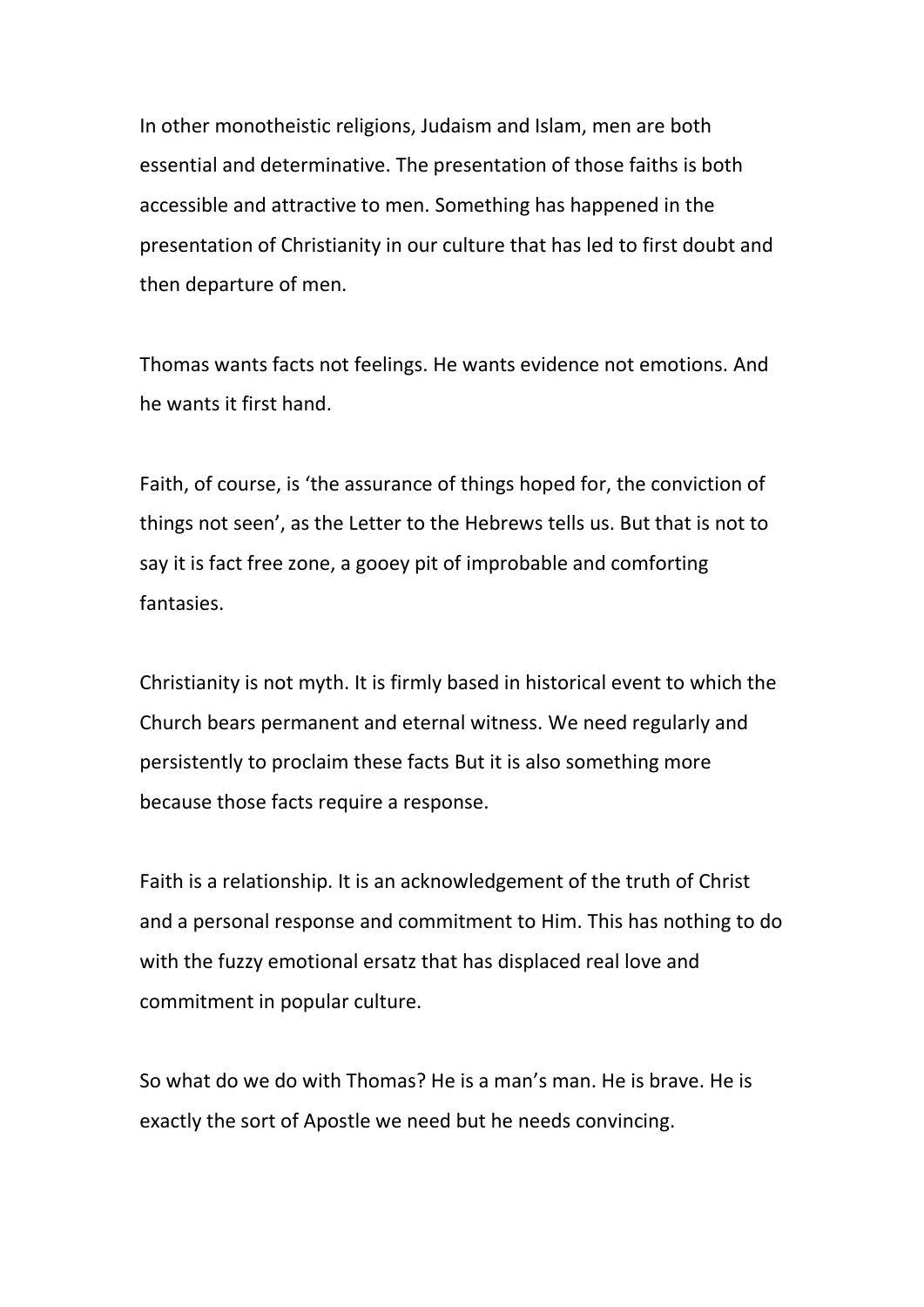*First* notice that Thomas did not witness the Risen Lord first time because HE WAS NOT THERE.

Several months ago a young agnostic man asked me how do you get faith? It's a gift – but you can ask for it and put yourself in the way of receiving it.

I asked him how he got Radio I. He was puzzled. I explained.

You get a radio. You plug it in to the power. You turn it on. You tune it in. It does not just emerge from the ether unbidden into your ear.

Being at worship is important. Being in the community of believers, seeking God, dwelling in His Presence is critical.

Of course we have a vital role to play. If someone walks into this church will they have the slightest idea from our focus and demeanour that something huge is happening here? Holy Week and Easter here were remarked on by a visiting friend as being just that kind of witness, you will be pleased to hear.

*Second.* Thomas needs witnesses to tell him the facts. Never be shy to evangelise the facts of the Faith. So many people have no idea what they are – even people in church. Constant catechesis, learning our faith and proclaiming it.